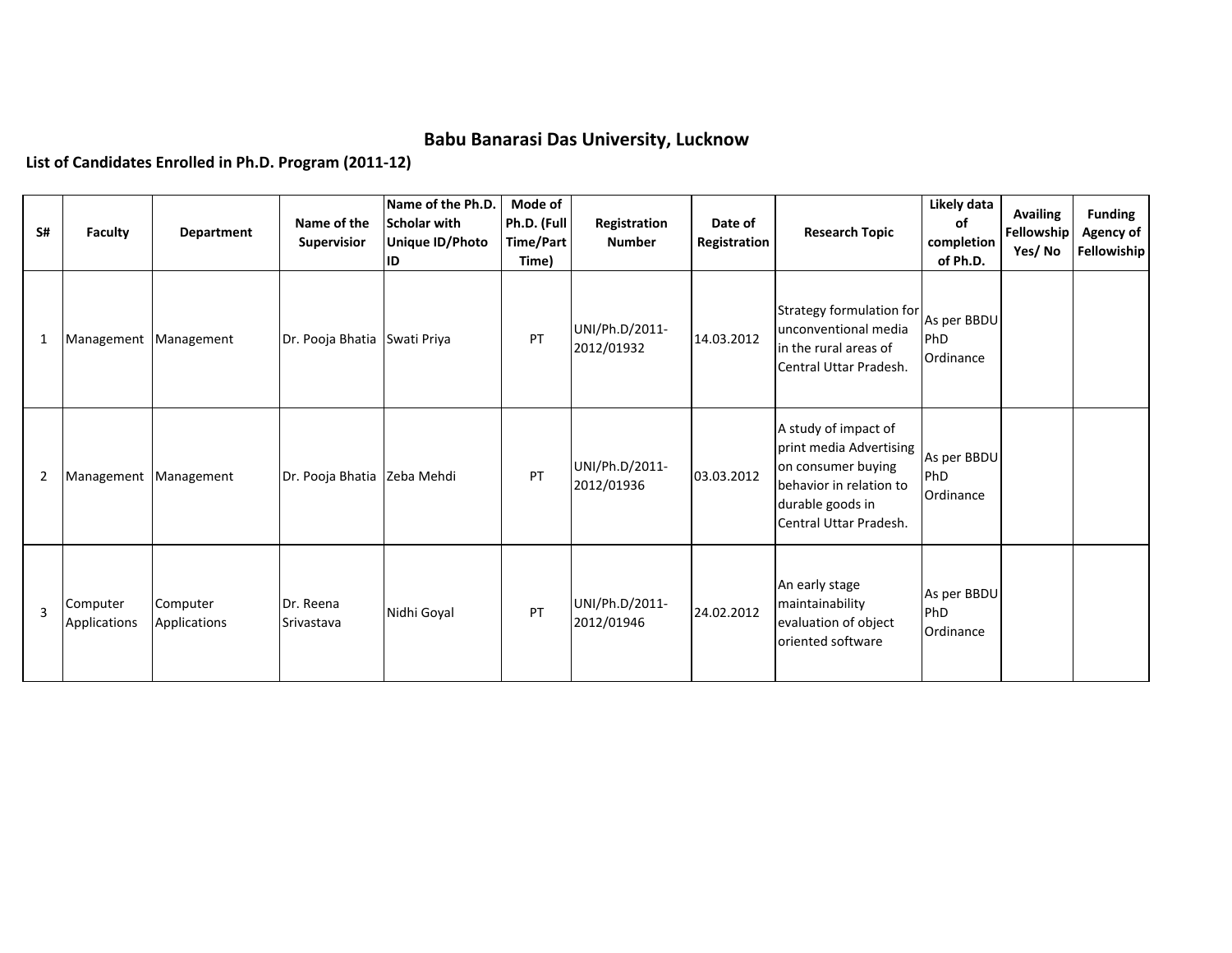| 4              | Engineering | Civil Engineering                           | Dr. A B Pant           | Altaf Husain Khan      | PT | UNI/Ph.D/2011-<br>2012/01928 | 03.03.2012 | Development of a<br>methodology to assess<br>and evaluate Indoor Air As per BBDU<br>Quality in an enclosed<br>Air Conditioned space<br>with specific reference<br>to Shopping Mall. | PhD<br>Ordinance                |  |
|----------------|-------------|---------------------------------------------|------------------------|------------------------|----|------------------------------|------------|-------------------------------------------------------------------------------------------------------------------------------------------------------------------------------------|---------------------------------|--|
| 5              | Engineering | Civil Engineering                           | Dr. Raj Mohan<br>Singh | Sant Prakash<br>Sharma | PT | UNI/Ph.D/2011-<br>2012/01934 | 03.03.2012 | Water alocation and<br>performance evaluation PhD<br>of Canal System                                                                                                                | As per BBDU<br>Ordinance        |  |
| 6              | Engineering | Computer Science & Dr. Manuj<br>Engineering | Darbari                | Neeta Tewari           | PT | UNI/Ph.D/2011-<br>2012/01970 | 03.03.2012 | Prediction of software<br>quality and Reliability<br>using seft computing.                                                                                                          | As per BBDU<br>PhD<br>Ordinance |  |
| $\overline{7}$ | Engineering | Computer Science & Dr. Manuj<br>Engineering | Darbari                | Poonam Singh           | PT | UNI/Ph.D/2011-<br>2012/01916 | 25.02.2012 | <b>Transaction processing</b><br>with recovery<br>management for<br>extended three-phase<br>commit Protocol                                                                         | As per BBDU<br>PhD<br>Ordinance |  |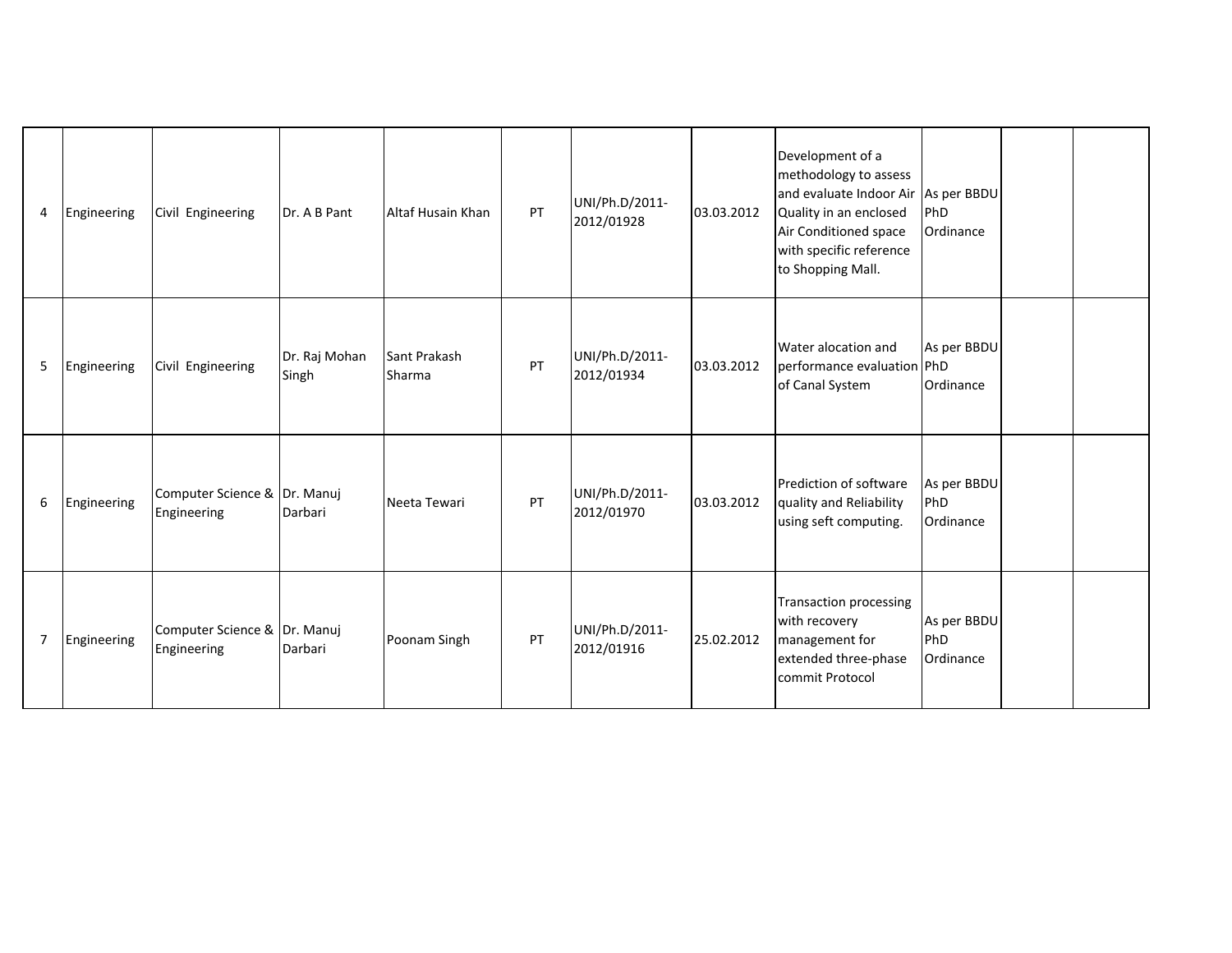| 8  | Engineering             | Computer Science & Dr. Manuj<br>Engineering | Darbari                            | Shishir Rastogi        | PT | UNI/Ph.D/2011-<br>2012/01969 | 05.03.2012 | Prediction of QOS in<br>large seale wireless<br>sensor networks with<br>respect to time and<br>complexity.                                               | As per BBDU<br>PhD<br>Ordinance |  |
|----|-------------------------|---------------------------------------------|------------------------------------|------------------------|----|------------------------------|------------|----------------------------------------------------------------------------------------------------------------------------------------------------------|---------------------------------|--|
| 9  | Engineering             | Electrical<br>Engineering                   | Dr.<br>Seethalakshmi K             | Srinu Babu Matta       | PT | UNI/Ph.D/2011-<br>2012/01931 | 24.02.2012 | Wide Area<br>Measurement System<br>(WAMS) based Adaptive<br>Protection                                                                                   | As per BBDU<br>PhD<br>Ordinance |  |
| 10 | Engineering             | Electronics &<br>Communication<br>Engg.     | Dr. Himanshu<br>Katiyar            | Saurabh Dixit          | PT | UNI/Ph.D/2011-<br>2012/01929 | 24.02.2012 | Performance of MINO<br>assigted OFDM in 4G<br>networks.                                                                                                  | As per BBDU<br>PhD<br>Ordinance |  |
| 11 | Management   Management |                                             | Dr. Pooja Bhatia Ankita Srivastava |                        | PT | UNI/Ph.D/2011-<br>2012/02126 | 17.10.2012 | The role of motivational<br>factors in employee<br>satisfaction in private<br>banks of central U.P.                                                      | As per BBDU<br>PhD<br>Ordinance |  |
| 12 | Management Management   |                                             | Dr. Pooja Bhatia                   | Murtuza Nasir<br>Saeed | PT | UNI/Ph.D/2011-<br>2012/02118 | 01.11.2012 | To study the impact of<br>the image of brand<br>ambassdor on the<br>image of brand with<br>special reference to<br>FMCG products in the<br>state of U.P. | As per BBDU<br>PhD<br>Ordinance |  |